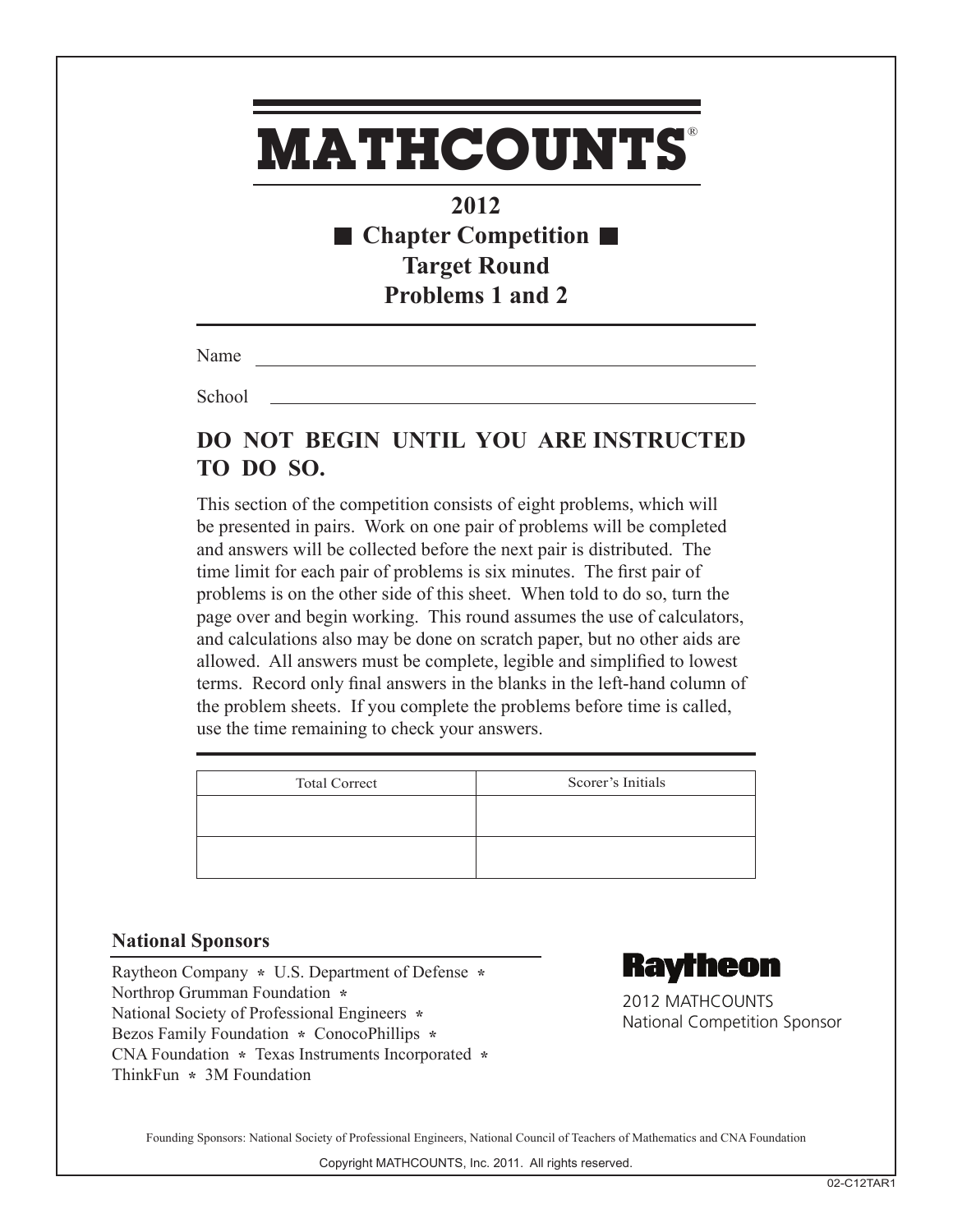

Copyright MATHCOUNTS, Inc. 2011. All rights reserved. 2012 Chapter Target Round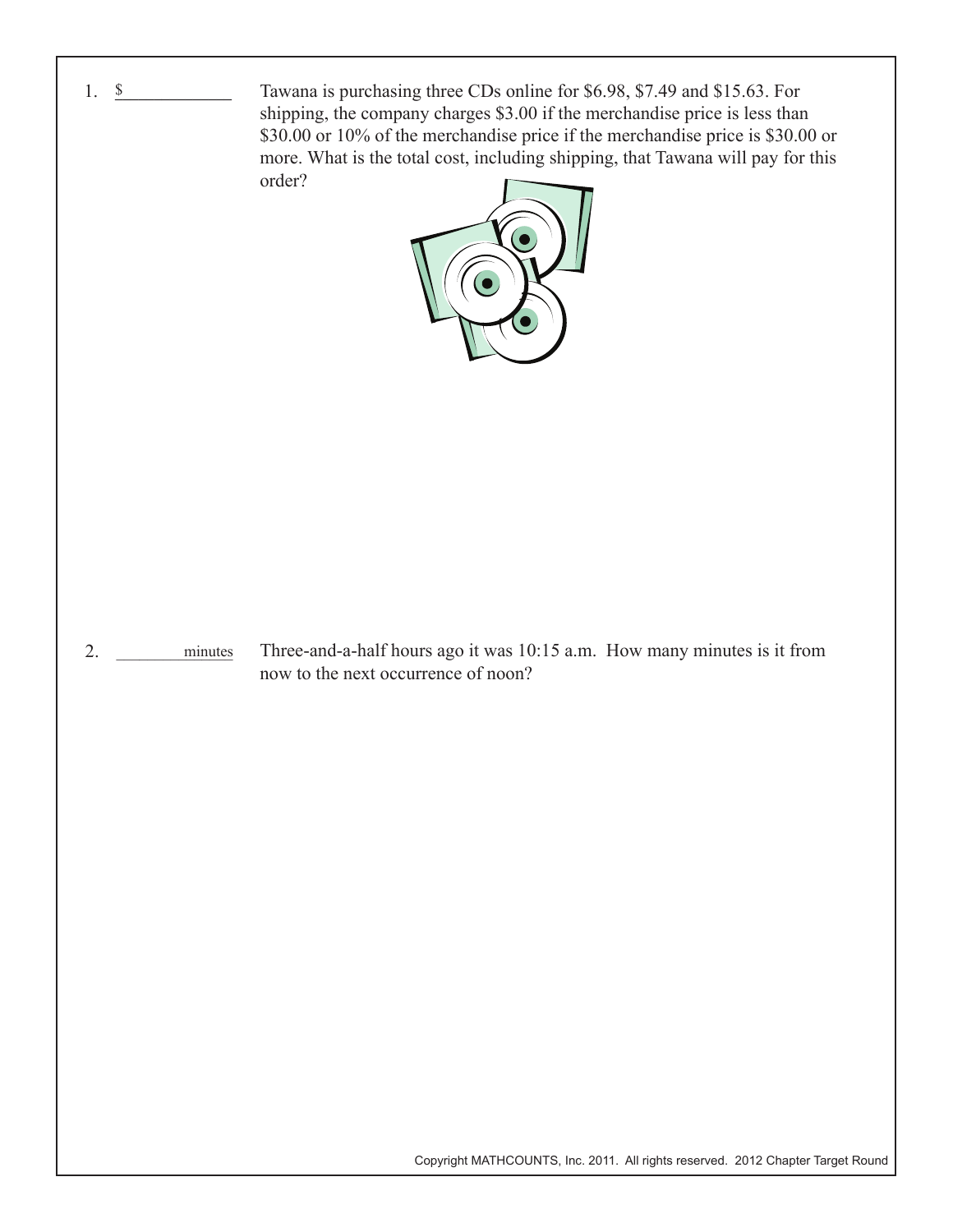**2012** ■ Chapter Competition ■ **Target Round Problems 3 and 4**

Name

**School** 

**DO NOT BEGIN UNTIL YOU ARE INSTRUCTED TO DO SO.**

| <b>Total Correct</b> | Scorer's Initials |
|----------------------|-------------------|
|                      |                   |
|                      |                   |
|                      |                   |

### **National Sponsors**

Raytheon Company **\*** U.S. Department of Defense **\***  Northrop Grumman Foundation **\***  National Society of Professional Engineers **\***  Bezos Family Foundation **\*** ConocoPhillips **\***  CNA Foundation **\*** Texas Instruments Incorporated **\*** ThinkFun **\*** 3M Foundation



2012 MATHCOUNTS National Competition Sponsor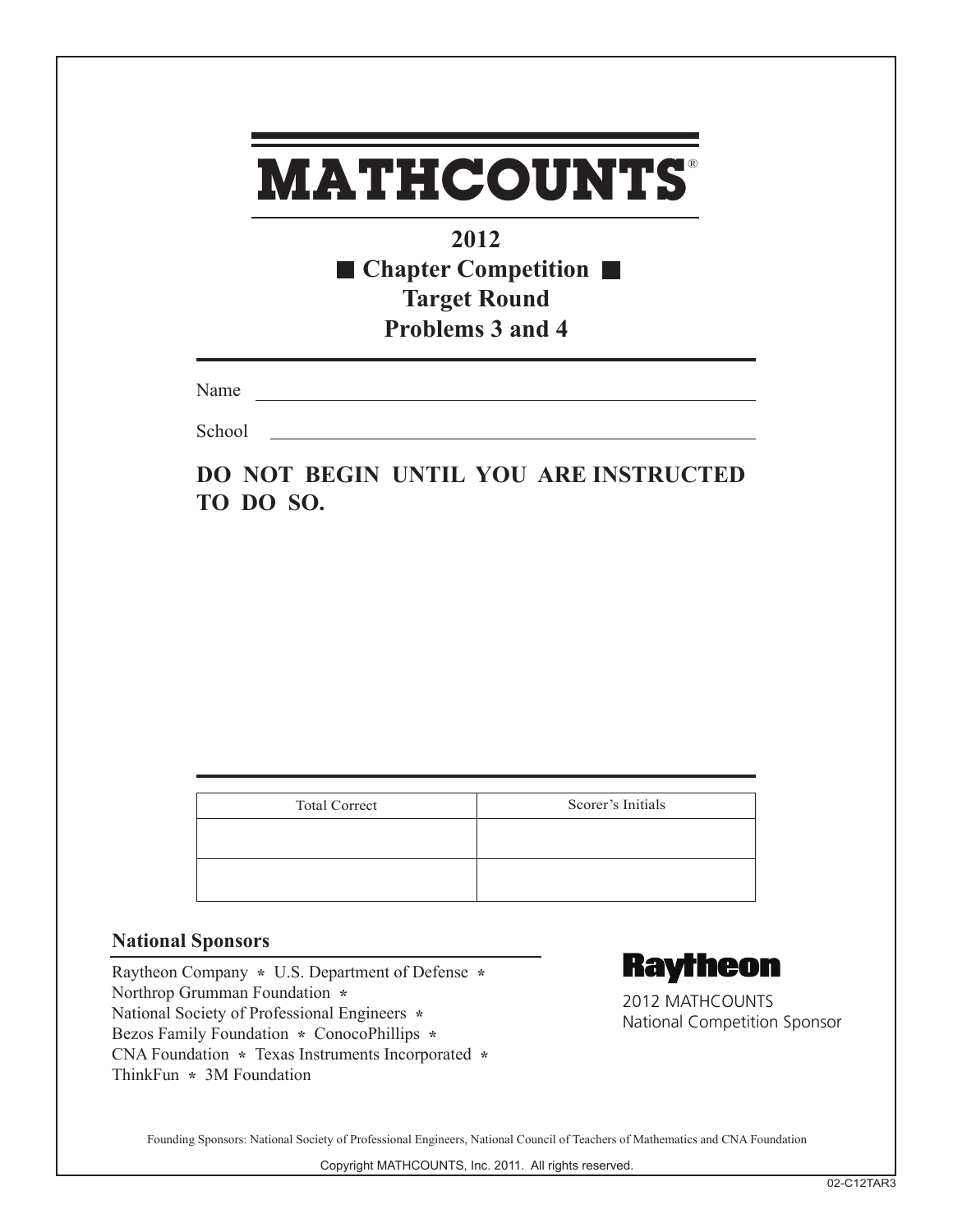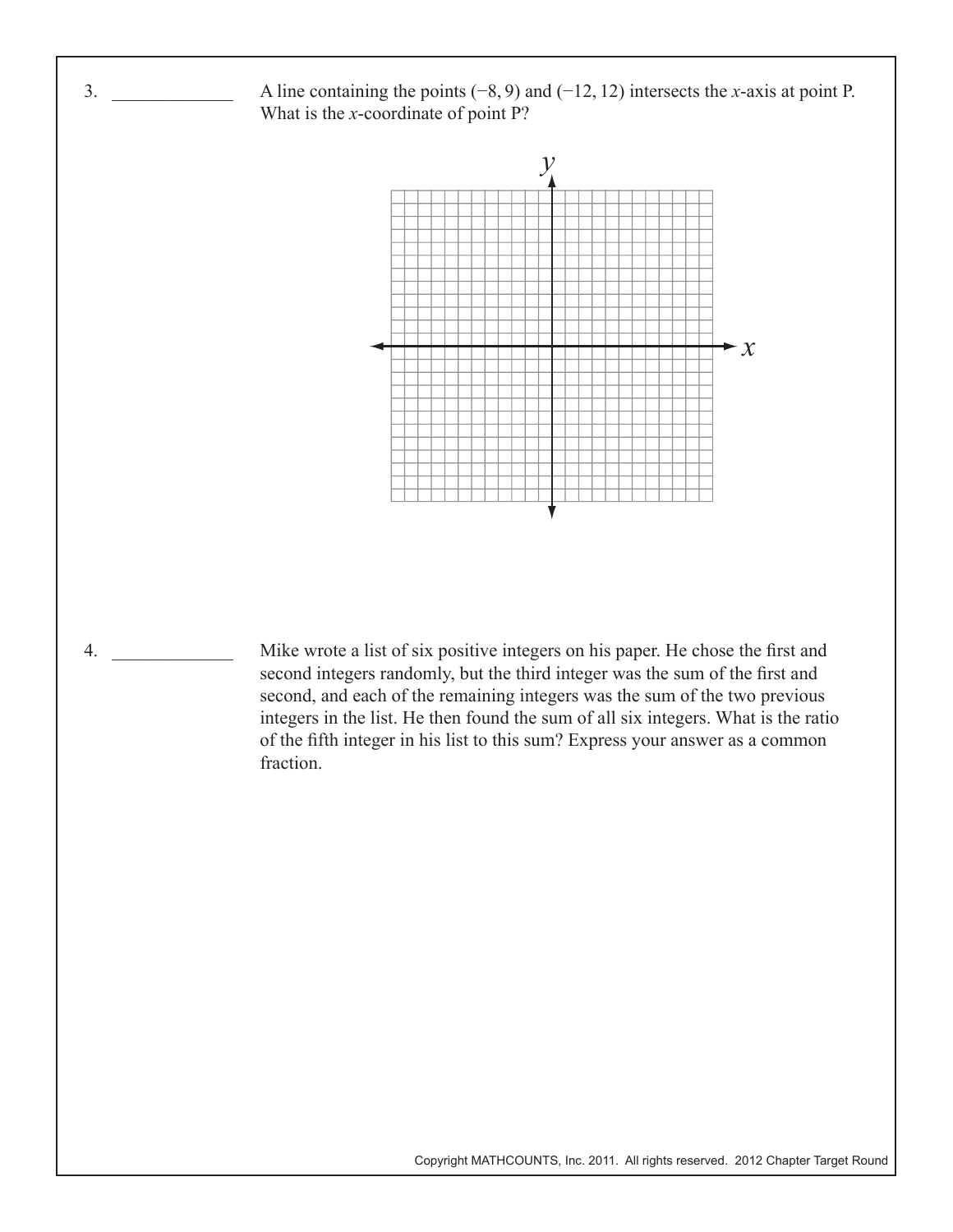**2012** ■ Chapter Competition **Target Round Problems 5 and 6**

Name

**School** 

**DO NOT BEGIN UNTIL YOU ARE INSTRUCTED TO DO SO.**

| <b>Total Correct</b> | Scorer's Initials |
|----------------------|-------------------|
|                      |                   |
|                      |                   |

### **National Sponsors**

Raytheon Company **\*** U.S. Department of Defense **\***  Northrop Grumman Foundation **\***  National Society of Professional Engineers **\***  Bezos Family Foundation **\*** ConocoPhillips **\***  CNA Foundation **\*** Texas Instruments Incorporated **\*** ThinkFun **\*** 3M Foundation



2012 MATHCOUNTS National Competition Sponsor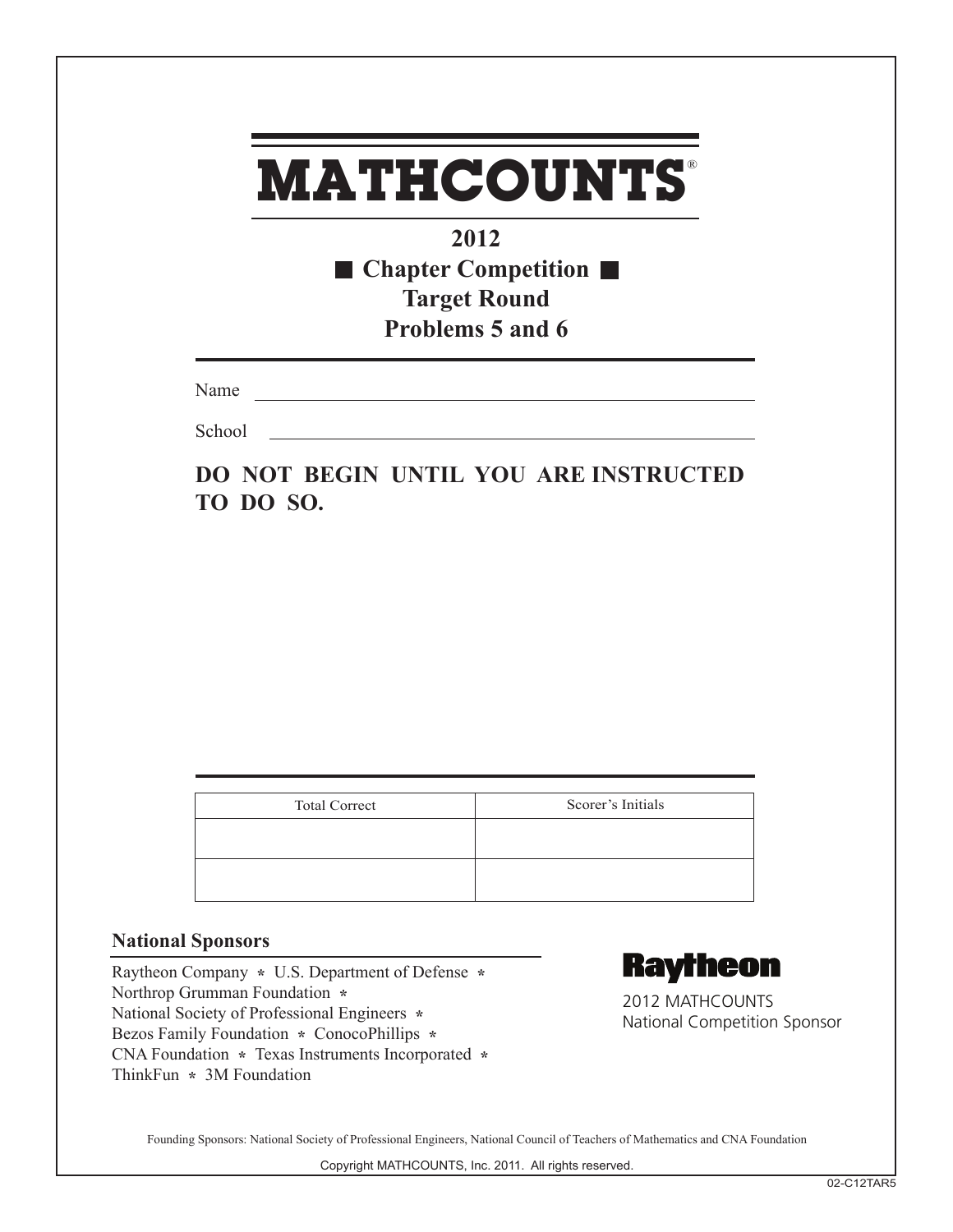

Sonia has five more pairs of shoes than Danielle. Imelda has twice as many pairs of shoes as Sonia. Altogether, the girls have 39 pairs of shoes. How many more pairs of shoes does Imelda have than Sonia and Danielle have combined?



#### 6. \_\_\_\_\_\_\_\_\_\_\_\_\_ integers How many positive integers less than or equal to 2000 have an odd number of factors?

Copyright MATHCOUNTS, Inc. 2011. All rights reserved. 2012 Chapter Target Round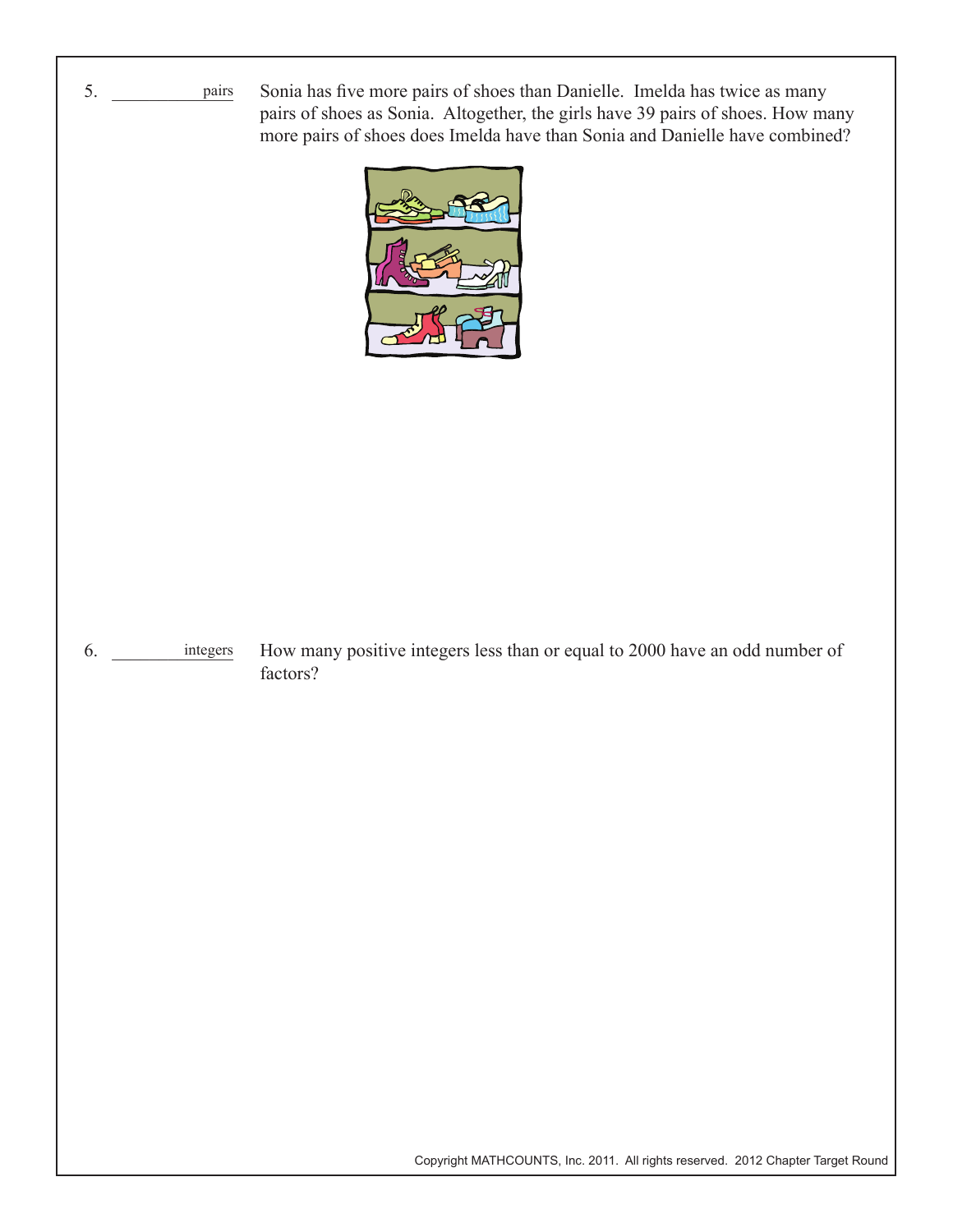**2012** ■ Chapter Competition ■ **Target Round Problems 7 and 8**

Name

**School** 

**DO NOT BEGIN UNTIL YOU ARE INSTRUCTED TO DO SO.**

| <b>Total Correct</b> | Scorer's Initials |
|----------------------|-------------------|
|                      |                   |
|                      |                   |
|                      |                   |

### **National Sponsors**

Raytheon Company **\*** U.S. Department of Defense **\***  Northrop Grumman Foundation **\***  National Society of Professional Engineers **\***  Bezos Family Foundation **\*** ConocoPhillips **\***  CNA Foundation **\*** Texas Instruments Incorporated **\*** ThinkFun **\*** 3M Foundation



2012 MATHCOUNTS National Competition Sponsor